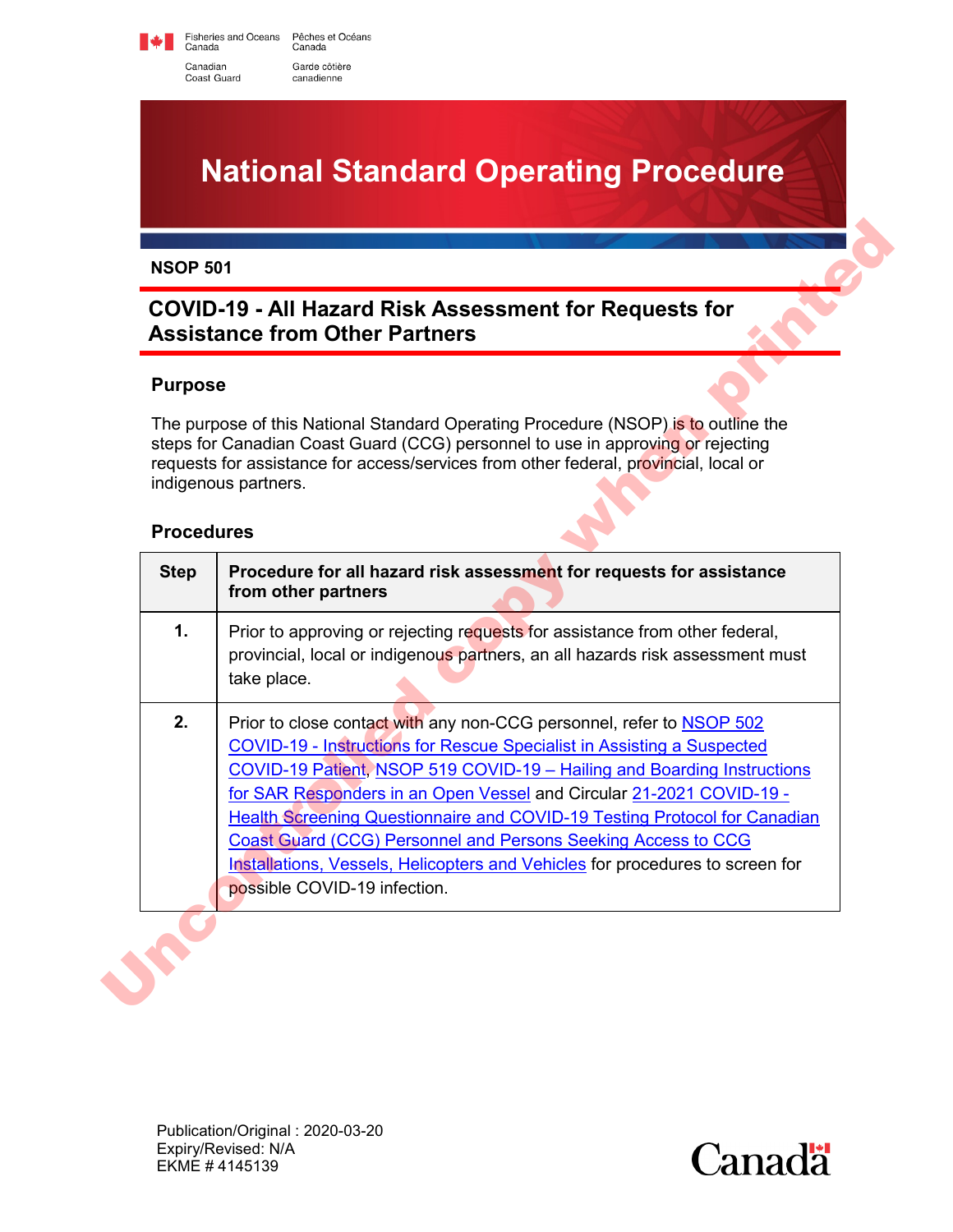| 3.               | 1. When assessing the risk of providing assistance to federal, provincial, local<br>or indigenous partners, the methodology laid out in the site specific Risk<br>Register should be used. The steps are as follows:                                                                                                                                                                                                                                                                                                                                                                         |
|------------------|----------------------------------------------------------------------------------------------------------------------------------------------------------------------------------------------------------------------------------------------------------------------------------------------------------------------------------------------------------------------------------------------------------------------------------------------------------------------------------------------------------------------------------------------------------------------------------------------|
|                  | 1.1. context: who does this affect?<br>1.2. identify hazards<br>1.3. assess the risks (with no controls)<br>1.4. controls (controls that are currently in place)<br>1.5. re-assess the risks (with current controls)<br>1.6. recommend new controls (which are designed to further reduce the risk)<br>1.7. re-assess the risks<br>1.8. proposed approach<br>1.9. recommend options for national incident management team (NIMT) and<br>regional incident management team (RIMT)<br>1.10. approve or reject - Commissioner to sign; NIMT and RIMT to distribute<br>decision<br>1.11. monitor |
|                  | 2. For guidance in completing the Risk Assessment, see CCG - Shore-Based<br>Safety Management System Risk Assessment Sorting Matrix <sup>1</sup> and Risk<br>Register Instruction Guide.<br>3. The Risk Assessment sorting matrix (see Annex I) and a short-form<br>worksheet (see Annex II).                                                                                                                                                                                                                                                                                                |
| <b>Enquiries</b> | Enquiries regarding this procedure should be directed to:<br><b>Director General, Operations</b><br>InfoPol@dfo-mpo.gc.ca.                                                                                                                                                                                                                                                                                                                                                                                                                                                                   |
|                  | APPROVEI<br><b>APPRAILVE</b><br><b>Julie Gascon</b><br><b>Director General, Operations</b>                                                                                                                                                                                                                                                                                                                                                                                                                                                                                                   |

## **Enquiries**

 $\overline{a}$ 



Julie Gascon Director General, Operations

<sup>&</sup>lt;sup>1</sup> Shore-based Safety Manual, Procedure 7.A.2 Managing the Risk Register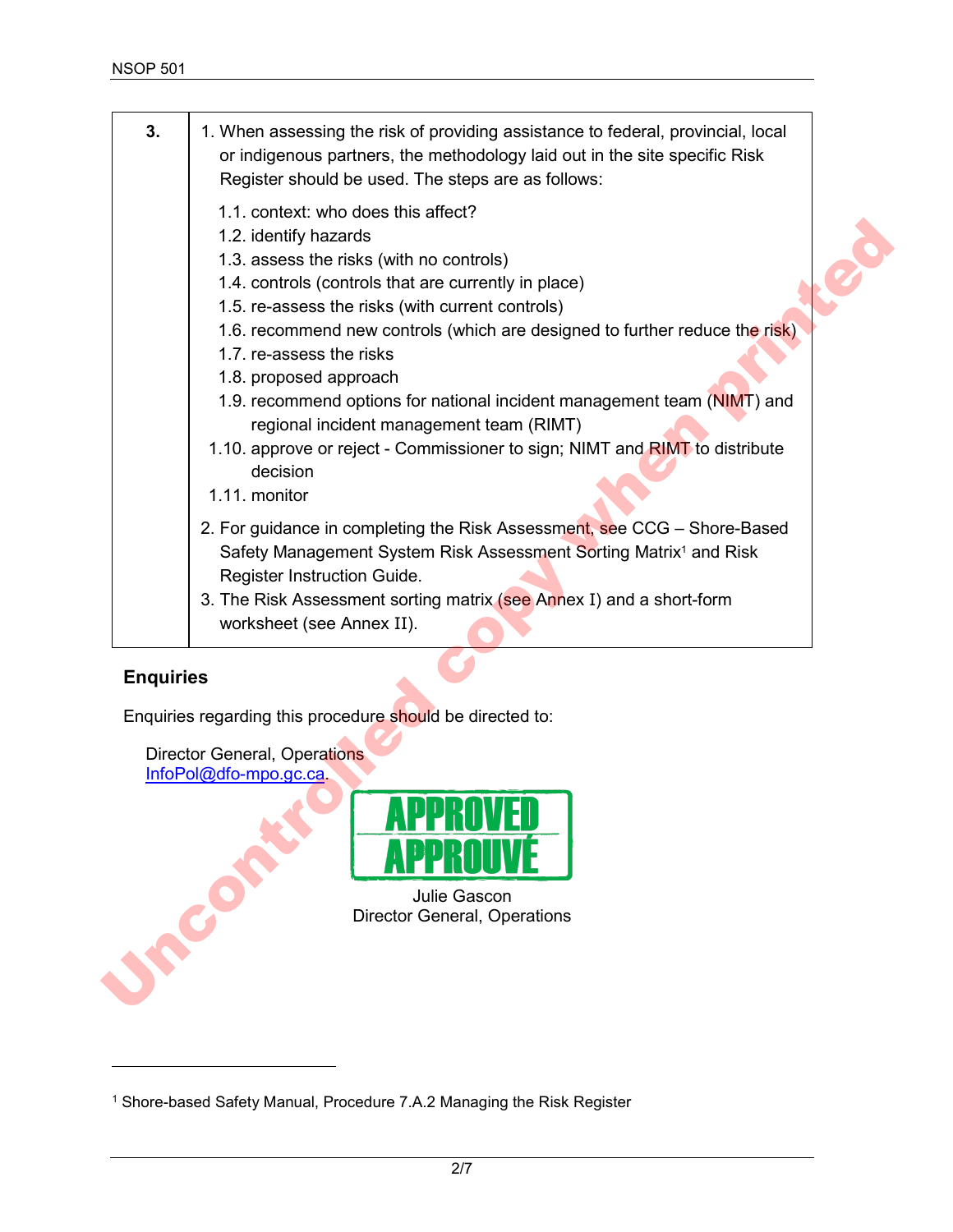# **Annex I Risk assessment sorting matrix**

### **Consequence**

| <b>Safety</b><br>First-aid<br><b>Health</b> | Reversible health<br>effects (e.g. dizzy,<br>headache, minor<br>irritations, etc.) | Medical-aid<br>Reversible health<br>effects (e.g. skin, eye,                                     | Lost Time Injury (LTI)<br>Serious reversible                                                                                                                                                                          | <b>Permanent disability</b>                                                                                          | Fatality                                                                                                                                                                         |
|---------------------------------------------|------------------------------------------------------------------------------------|--------------------------------------------------------------------------------------------------|-----------------------------------------------------------------------------------------------------------------------------------------------------------------------------------------------------------------------|----------------------------------------------------------------------------------------------------------------------|----------------------------------------------------------------------------------------------------------------------------------------------------------------------------------|
|                                             |                                                                                    |                                                                                                  |                                                                                                                                                                                                                       |                                                                                                                      |                                                                                                                                                                                  |
|                                             | Comparable to first-aid<br><b>Below detectable limits</b>                          | mucous membrane,<br>sunburn, etc.)<br>Comparable to<br>medical-aid<br><b>Below action limits</b> | health effects (e.g.<br>Musculoskeletal<br>Disorders (MSD), heat<br>exhaustion, vibration<br>effects, etc.)<br>Comparable to LTI<br><b>Between action limits</b><br>and Occupational<br><b>Exposure Limits (OELs)</b> | Irreversible health<br>effects and illness (e.g.<br>hearing or respiratory<br>impairment, etc.)<br><b>Above OELs</b> | Immediately<br>dangerous to life<br>or health (IDLH)<br>(e.g.<br>asphyxiation,<br>poisoning, etc.)<br>Severe life<br>shortening illness<br>(e.g. carcinogens,<br>mutagens, etc.) |
| <b>Environment</b><br>recovery<br>No impact | Near source onsite,<br>confined and prompt                                         | Near source onsite,<br>confined and short<br>term recovery<br>Minor damage                       | Moves offsite, confined<br>and prompt recovery<br>Moderate damage                                                                                                                                                     | Moves offsite,<br>confined, short term<br>recovery<br>Major damage or<br>prosecution                                 | Moves offsite,<br>unconfined,<br>permanent<br>damage<br>Catastrophic<br>damage or close<br>operation                                                                             |
| <b>Facility</b><br>damage                   | <\$1K equip. & property                                                            | \$1-\$10K equip. &<br>property damage                                                            | \$10-\$100K equip. &<br>property damage                                                                                                                                                                               | \$100K-\$1M equip. &<br>property damage                                                                              | >\$1M equip. &<br>property damage                                                                                                                                                |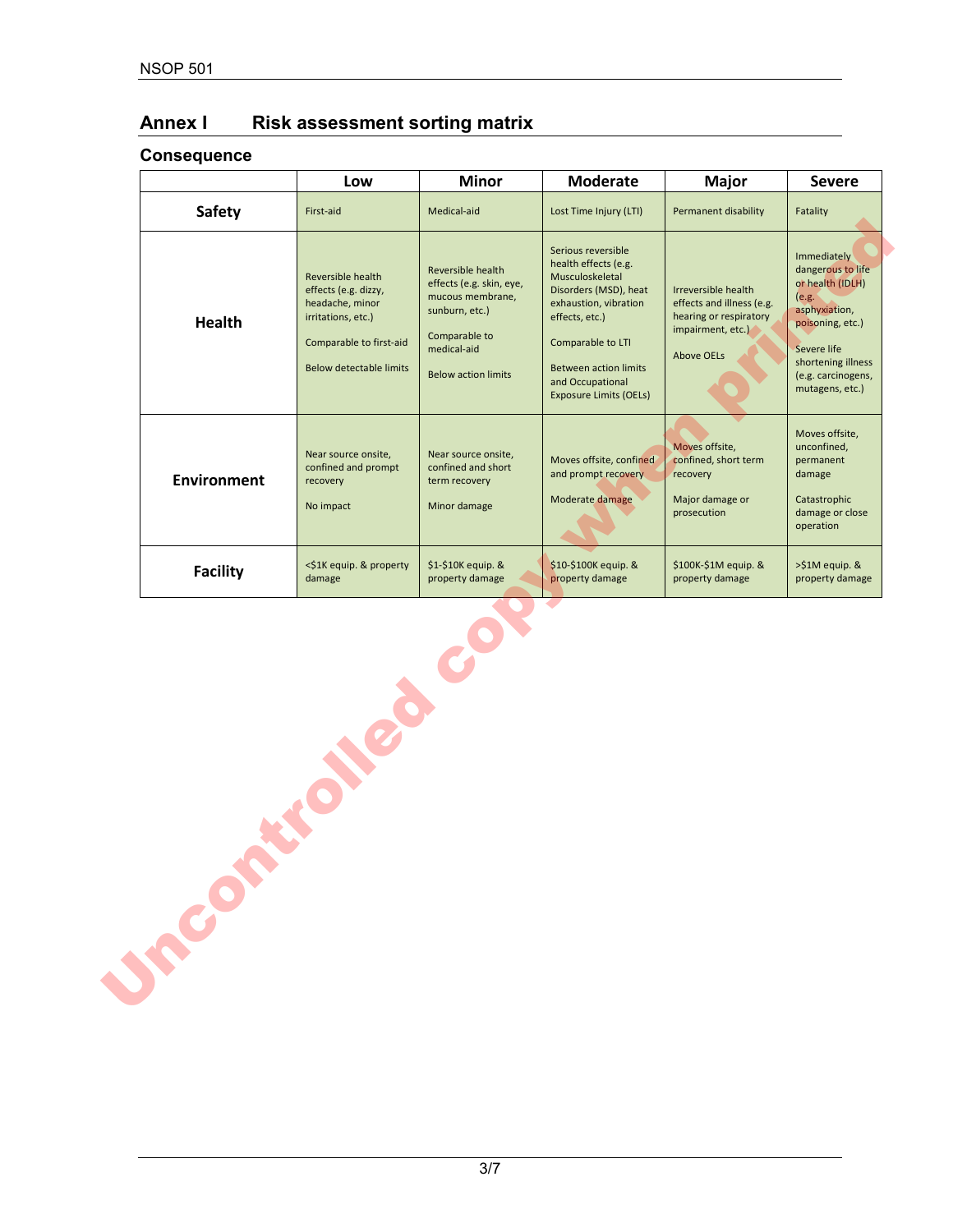| <b>Probability of</b><br>occurrence                                                | Low                                               | <b>Minor</b> | <b>Moderate</b> | <b>Major</b> | <b>Severe</b>     |
|------------------------------------------------------------------------------------|---------------------------------------------------|--------------|-----------------|--------------|-------------------|
| <b>Certain</b><br>Expected to occur most times<br>(>1/yr.)                         | M(5)                                              | H (10)       | C(15)           | C(20)        | C(25)             |
| Likely<br>Probably occur most times<br>$(1-2 \text{ yrs.})$                        | M(4)                                              | H(8)         | H(12)           | C(16)        | C(20)             |
| <b>Possible</b><br>Should occur some times<br>$(2-10 \text{ yrs.})$                | L(3)                                              | M(6)         | H(9)            | H(12)        | C(15)             |
| <b>Unlikely</b><br>Could occur at some times<br>$(10-25 \text{ yrs.})$             | L(2)                                              | M(4)         | M(6)            | H(8)         | H(10)             |
| Rare                                                                               |                                                   |              |                 |              | H(8) <sup>2</sup> |
| May only occur at exceptional<br>times (facility lifetime)                         | L(1)                                              | L(2)         | L(3)            | M(4)         | M(5) <sup>3</sup> |
| <b>High (8-12)</b><br>High risk – implementation of risk controls is required<br>٠ |                                                   |              |                 |              |                   |
|                                                                                    |                                                   |              |                 |              |                   |
| Prepare proposed action plan with reasonable due dates for completion              |                                                   |              |                 |              |                   |
| Moderate (4-7)                                                                     |                                                   |              |                 |              |                   |
| Tolerable - consider controls                                                      |                                                   |              |                 |              |                   |
| Monitor on a routine schedule for changes<br>٠<br>$\bullet$                        |                                                   |              |                 |              |                   |
|                                                                                    |                                                   |              |                 |              |                   |
| Low (1-3)                                                                          | Improvements may be considered for implementation |              |                 |              |                   |
| Negligible - no risk reduction action required                                     |                                                   |              |                 |              |                   |
|                                                                                    |                                                   |              |                 |              |                   |
|                                                                                    |                                                   |              |                 |              |                   |
|                                                                                    |                                                   |              |                 |              |                   |

#### **Guidance for resultant scores obtained from: steps 3, procedures 1.3, 1.5, and 1.7:**

#### **Critical (15-25)**

#### **High (8-12)**

- High risk implementation of risk controls is required
- Prepare proposed action plan with reasonable due dates for completion

#### **Moderate (4-7)**

- Tolerable consider controls
- Monitor on a routine schedule for changes
- Improvements may be considered for implementation

#### **Low (1-3)**

<sup>2</sup> During step 3 of the Risk Register process (inherent risk), any risk rating involving a severe consequence warrants a score of "8" (high risk) and will have current controls identified for the purposes of assessing residual risk.

<span id="page-3-0"></span><sup>3</sup> Subsequent risk ratings (residual, etc.) with rare probability but severe consequence receive a score of "5".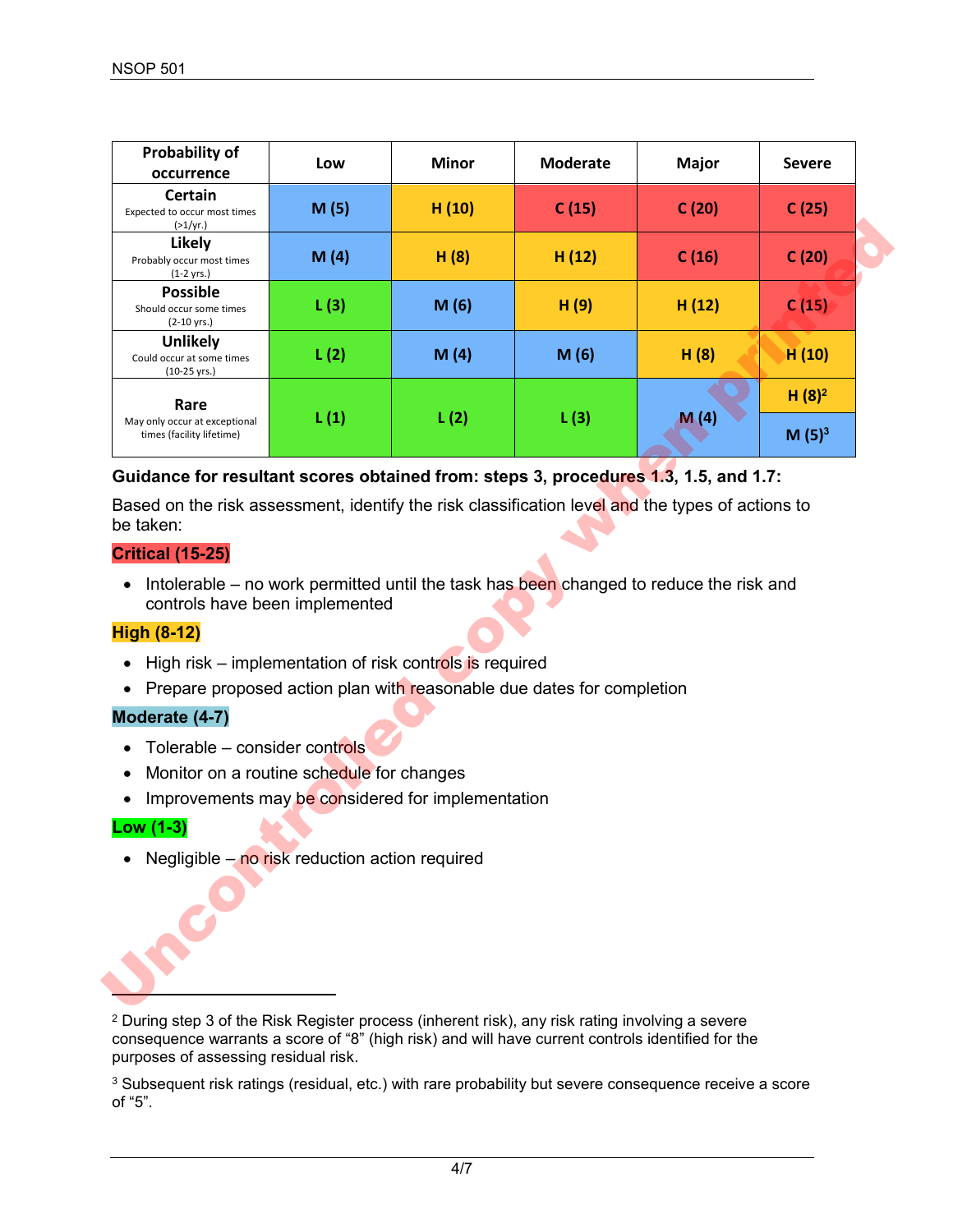## **Annex II Short-form worksheet**

| CCG:                     |            | Partner:                                                                                               |  |
|--------------------------|------------|--------------------------------------------------------------------------------------------------------|--|
|                          |            |                                                                                                        |  |
| Step 2: Identify hazards |            |                                                                                                        |  |
|                          | <b>CCG</b> | Partner                                                                                                |  |
| Physical                 | Yes/no     | Yes/no                                                                                                 |  |
| Biological               | Yes/no     | Yes/no                                                                                                 |  |
| Psycho-social            | Yes/no     | Yes/no                                                                                                 |  |
| Ergonomic                | Yes/no     | Yes/no                                                                                                 |  |
|                          |            |                                                                                                        |  |
|                          | <b>CCG</b> | Partner                                                                                                |  |
| Safety                   | $(1-25)$   | $(1-25)$                                                                                               |  |
| Health                   | $(1 - 25)$ | $(1 - 25)$                                                                                             |  |
| Environment              | $(1-25)$   | $(1-25)$                                                                                               |  |
| <b>Facilities</b>        | $(1-25)$   | $(1-25)$                                                                                               |  |
| Total                    |            |                                                                                                        |  |
|                          |            |                                                                                                        |  |
|                          | CCG        | Partner                                                                                                |  |
| <b>PPE</b>               |            |                                                                                                        |  |
|                          |            | Step 3: Assess the risks (with no controls)<br>Step 4: Controls (controls that are currently in place) |  |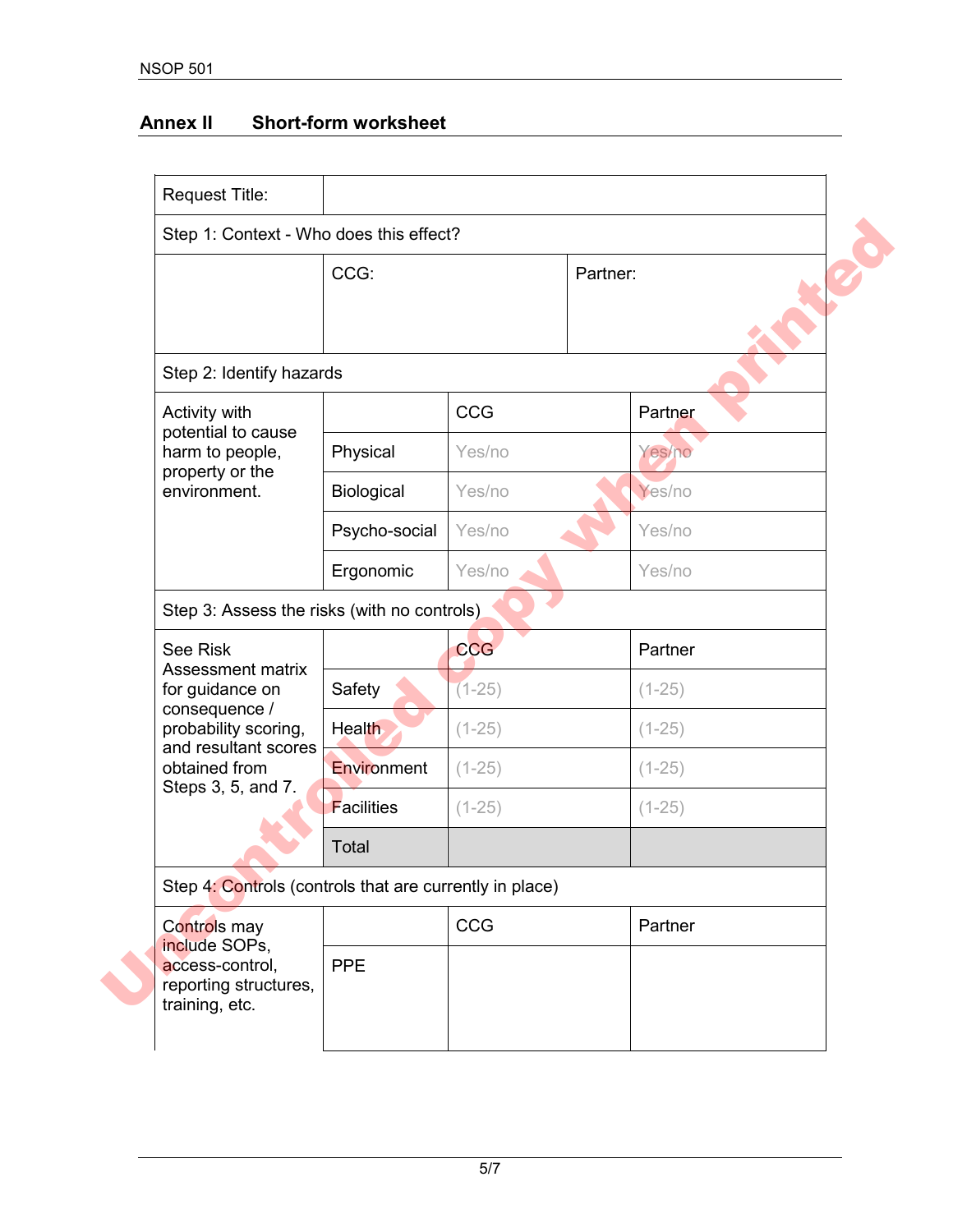|                                                                                | Operations     |          |     |          |
|--------------------------------------------------------------------------------|----------------|----------|-----|----------|
|                                                                                | Engineering    |          |     |          |
|                                                                                | Administrative |          |     |          |
| Step 5: Re-assess the risks (with current controls)                            |                |          |     |          |
| See Risk<br><b>Assessment matrix</b>                                           |                | CCG      |     | Partner  |
| for guidance on                                                                | Safety         | $(1-25)$ |     | $(1-25)$ |
| consequence /<br>probability scoring,<br>and resultant scores                  | Health         | $(1-25)$ |     | $(1-25)$ |
| obtained from<br>Steps 3                                                       | Environment    | $(1-25)$ |     | $(1-25)$ |
| procedure 1.3, 1.5,<br>and 1.7.                                                | Facilities     | $(1-25)$ |     | $(1-25)$ |
|                                                                                | Total          |          |     |          |
| Step 6: Recommend new controls (which are designed to further reduce the risk) |                |          |     |          |
| Controls may<br>include SOPs,                                                  |                |          | CCG | Partner  |
| access-control.<br>reporting structures,<br>etc.                               | <b>PPE</b>     |          |     |          |
|                                                                                | Operations     |          |     |          |
|                                                                                | Engineering    |          |     |          |
|                                                                                | Administrative |          |     |          |